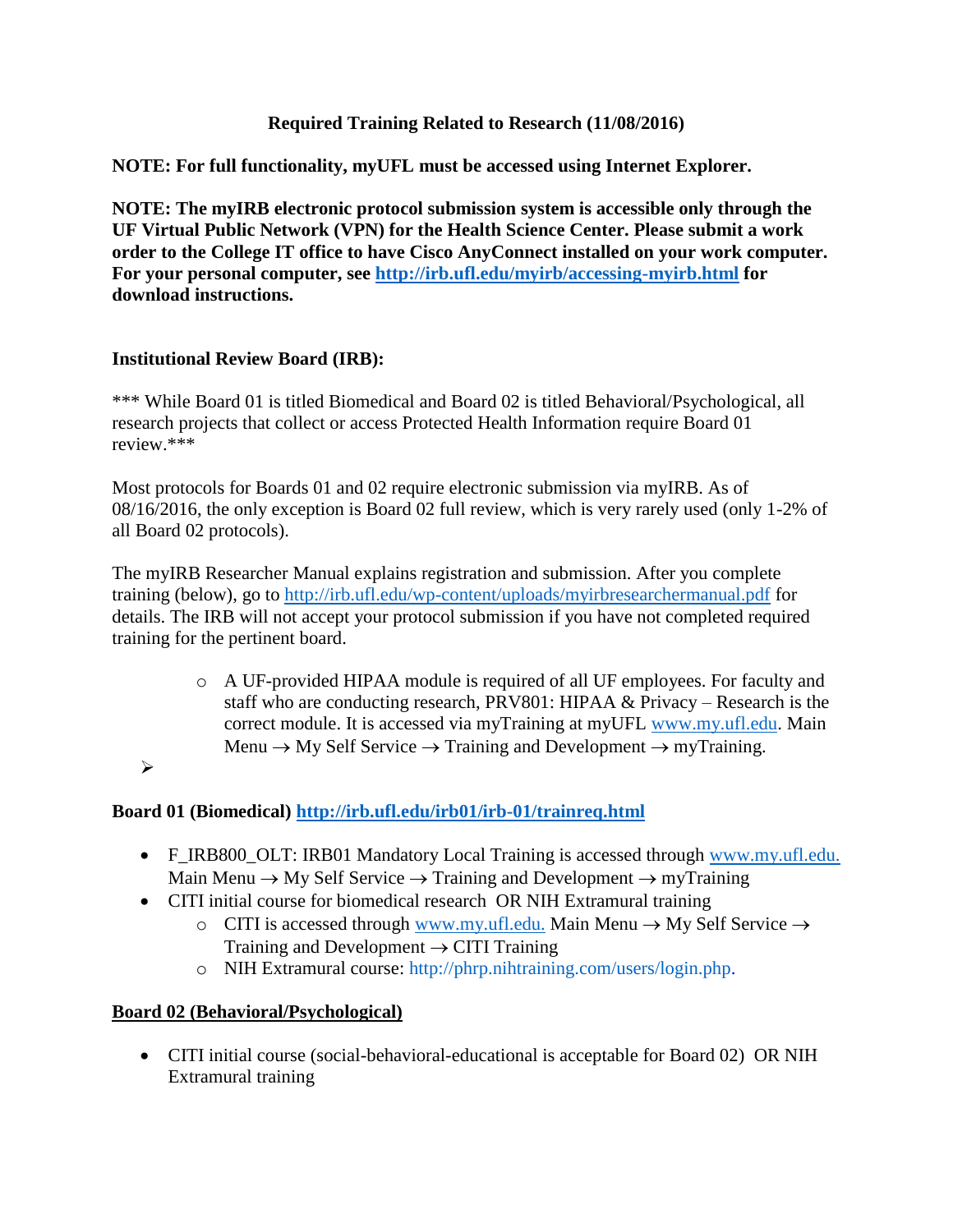- o CITI is accessed through [www.my.ufl.edu.](http://www.my.ufl.edu./) Main Menu  $\rightarrow$  My Self Service  $\rightarrow$ Training and Development  $\rightarrow$  CITI Training
- o NIH Extramural course:<http://phrp.nihtraining.com/users/login.php>

### **UF will not release funding awards until the Principal Investigator completes:**

RSH220: Effort Fundamentals

RSH260: Cost Principles

DSR810: Financial Conflict of Interest (FCOI)

These modules are accessed via myTraining at myUFL. Main Menu  $\rightarrow$  My Self Service  $\rightarrow$ Training and Development  $\rightarrow$  myTraining

# **See next page for Human Subject Payment (HSP) System.**